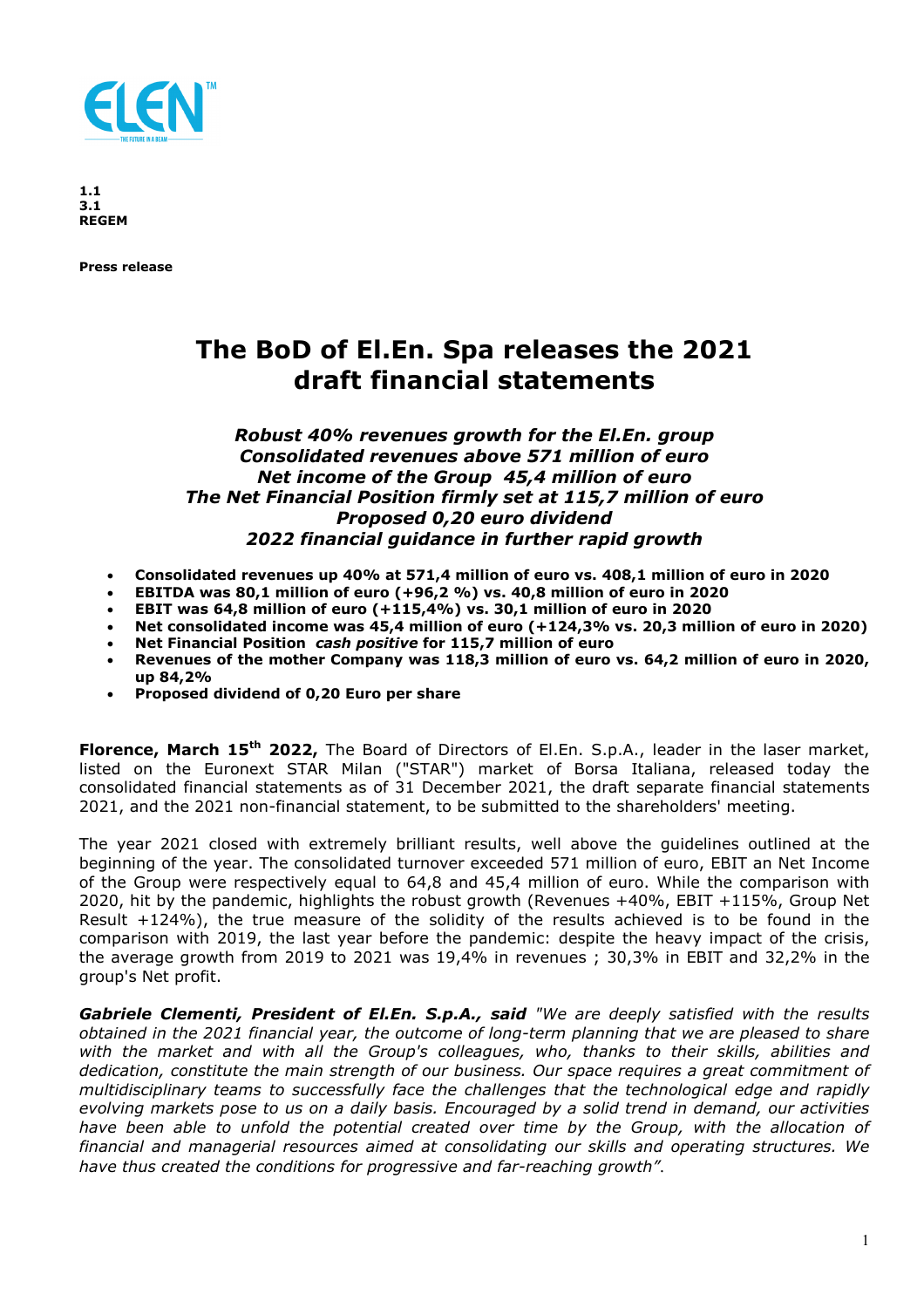

In 2021, **revenues** were up by 40%, exceeding **571 million of euro**, thus confirming the solid competitive positioning of the Group and its great ability to differentiate on the markets through technical and application innovations. The year showed a **net result for the Group of 45,4 million** of euro, an **EBIT of 64,8 million of euro** (with an 11,4% Ebit margin), a notable increase compared to the 30,1 million of euro recorded in 2020, with a 115,4% upward change.

In 2021 we experienced a prolonged phase of sustained demand on the Group's reference markets: both in the medical and industrial sectors, the Group is going through a very favorable period. The growth potentials of our markets are realized thanks to the excellent competitive positioning and the historical ability to differentiate through technological and application innovations and the ability to identify effective distribution channels for our products.

Even as the effects of the pandemic continued to strongly affect people's lives, the markets have consolidated, and we received a record volume of orders from our customers. The outbreak of the war in Ukraine introduced a new important factor of uncertainty precisely at the moment when the exit from the period plagued by Covid was beginning to be glimpsed. In 2021, sales to the most directly involved areas in the conflict represented less than 2% of consolidated turnover, especially relevant for the medical-aesthetic sector and for physiotherapy. We note that the uncertain evolution of international relations could add other indirect effects to the direct effects of the conflict. These include the further increase in the cost of raw materials and energy.

In 2021 there was a significant growth in turnover towards the United States of America, partly generated by the relaunch of the collaboration with Cynosure in hair removal systems, and partly thanks to other rapidly expanding channels such as Cartessa, distributor of Deka and Quanta laser systems in medical aesthetics in the USA. The American market became the first for the group in the medical sector in 2021, also considering the important urological business developed there by Quanta. Japan, Italy and Germany followed in order, countries in which the Group mainly operates through direct distribution networks. Double-digit growth was recorded on all the most important end markets, and in all application segments.

Parallel to the strong demand in 2021, in the last months of the year there was a rise in energy costs, and an increase in the costs of several raw materials and components, as well as the difficulty of the supply chains of various product categories in delivering in a timely manner to comply with the growing demand. All these phenomena had multiple effects on industrial activity. The increase in material costs in 2021 was balanced by the large increase in volumes, but will be more directly incisive in 2022. The lengthening of delivery times has led to the need to anticipate both the planning and the execution of purchases, with a greater risk on supply commitments and greater immobilization of working capital in inventories. The growth in production volume was partly hampered by the shortage of materials, the unavailability of some components, and the unreliability of the delivery times scheduled and agreed with suppliers. In this scenario, all the companies of the group have made every effort to implement the most appropriate countermeasures.

# **Analysis of the business trend**

Overall growth exceeded 40% and was remarkable in all segments, more significant in the industrial sector.

The **medical sector (+35,9%)** representing approximately **54,5%** of the Group's revenues in 2021 **with 311,3** million of euro compared to **229,1** million in 2020, saw the recovery in the segments of **therapy (+76,5%)** and **surgery (+18,1%)**, that had suffered the most from the effects of Covid and which returned to shine during the year, setting revenues above 2019 levels in therapy, and with the prospect of a short-term recovery, for surgery, of the record levels of 2019.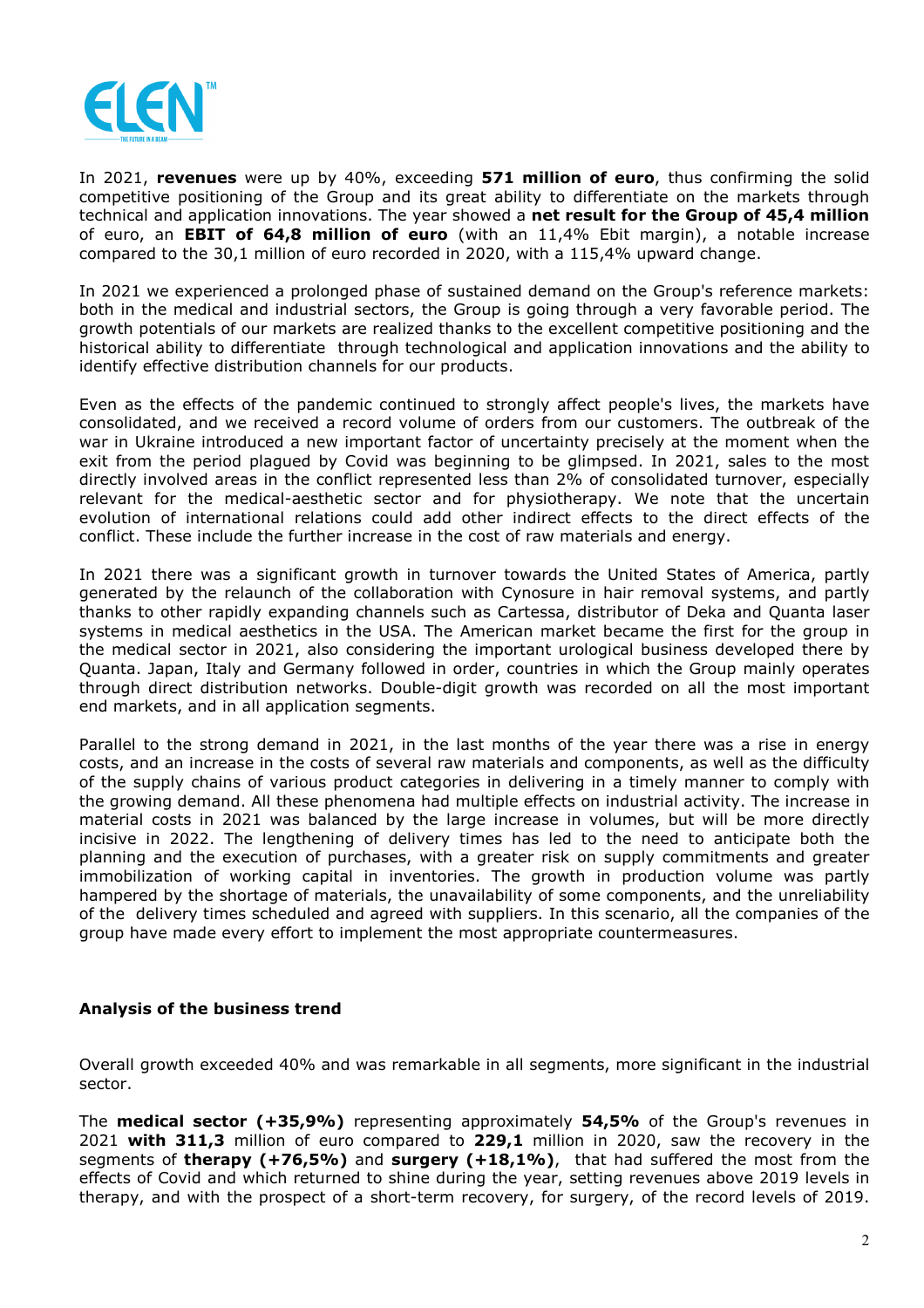

In the **aesthetics segment (+45,3%)** the three main families of laser systems for hair removal were decisive for the rapid growth. The Mediostar by Asclepion, the Motus and the Again by Deka are the spearheads in this application segment in terms of numbers of manufactured units and revenues, representing very well the variety and completeness of the range of which El.En. is proud. Systems for **surgical applications in the urological segment** (removal of stones and treatment of benign prostate hypertrophy) increased the installed base over the year, generating future income thanks to consumables, i.e. the single or multiple use optical fibers produced by the Group, to be used in every single surgical procedure.

In the **industrial sector**, total growth was close to 50% of revenues, equal to **260,1** million of euro, compared to 179 million of euro in 2020; the disruptive growth of the **Laser Cutting** sector continued in the year **(+46,5%)** with revenues around **216** million vs. the 147,4 million of 2020, obtained by both Chinese and Italian organizations involved in the sheet metal laser cutting business. In China, the recovery in demand, following the lock down in the first months of 2020, led to a very positive market phase, which lasted until the summer of 2021. Since then, the general slowdown of the Chinese economy, undermined by the outlook for Real estate crisis triggered by Evergrande's danger of default, cooled down the markets. The trend in the first six months was so brilliant that the slowdown seen in the second half of the year was scarcely relevant on an annual basis, with a 33% increase in turnover in China on an annual basis and an average 27% from 2019. We expect that the innovative strength of our laser systems for sheet metal cutting, supported by the expected recovery of the Chinese economy, confirm the positive signals that the market is registering in this start of fiscal year 2022, allowing another year of growth. We note that the sales performance of Cutlite Penta, active in Italy and Europe in the laser cutting sector, recorded an extraordinary growth of **68,8%,** with a decisive contribution to the growth of the sector. The positive trend of the markets also involved the Brazilian branch of the Group, able to double its turnover (+ 100% in Euro**, + 120%** in the devalued local currency, the Real), providing a positive contribution to the Group's profitability.

Within the industrial sector, the trend in the **Marking** business was very positive **(+30,7%)**, with Lasit showing a turnover of **18,1** million of euro compared to 14,3 million of euro in 2020. Lasit has also started up a branch in Poland. Excellent results were achieved in the special applications sector with the Group's own laser sources and scanning heads, which are increasingly used in innovative applications in the packaging sectors and in accessory processes for the manufacture of electric motors, such as laser *hairpin stripping*.

At a **geographical level**, there was a significant increase in revenues in Italy (+60,5%) where revenues were **116,4** million of euro compared to 72,6 million of euro in the same period of 2020; followed by Europe with a turnover **of 116,4** million of euro compared to 73,9 million of euro in 2020; while the Rest of the World grew by 29,4%, registering revenues for **338,6** million of euro vs. the 261,6 million of euro for the same period of 2020.

# *Financial performance of the group*

**Gross Margin** was **212,1** million of euro, **up 49,7%** compared to the 141,6 million of the previous year due to the increase in turnover, and to margin on sales improving from 34,7% in 2020 to 37,1%. The improvement took place in both main sectors, and despite the fact that the sales mix shifted towards the industrial sector. Specifically, the margin of sales in the medical sector rose from 41,0% to 44,8%, that of the industrial sector from 26,6% to 27,9%. The margin increase was due to the mix of products sold within the individual sectors, the savings on purchases due to efficiencies deriving from higher volumes, which in the first months of the year exceeded the cost increases given by inflation triggered in 2021, and the strengthening of the market also contributed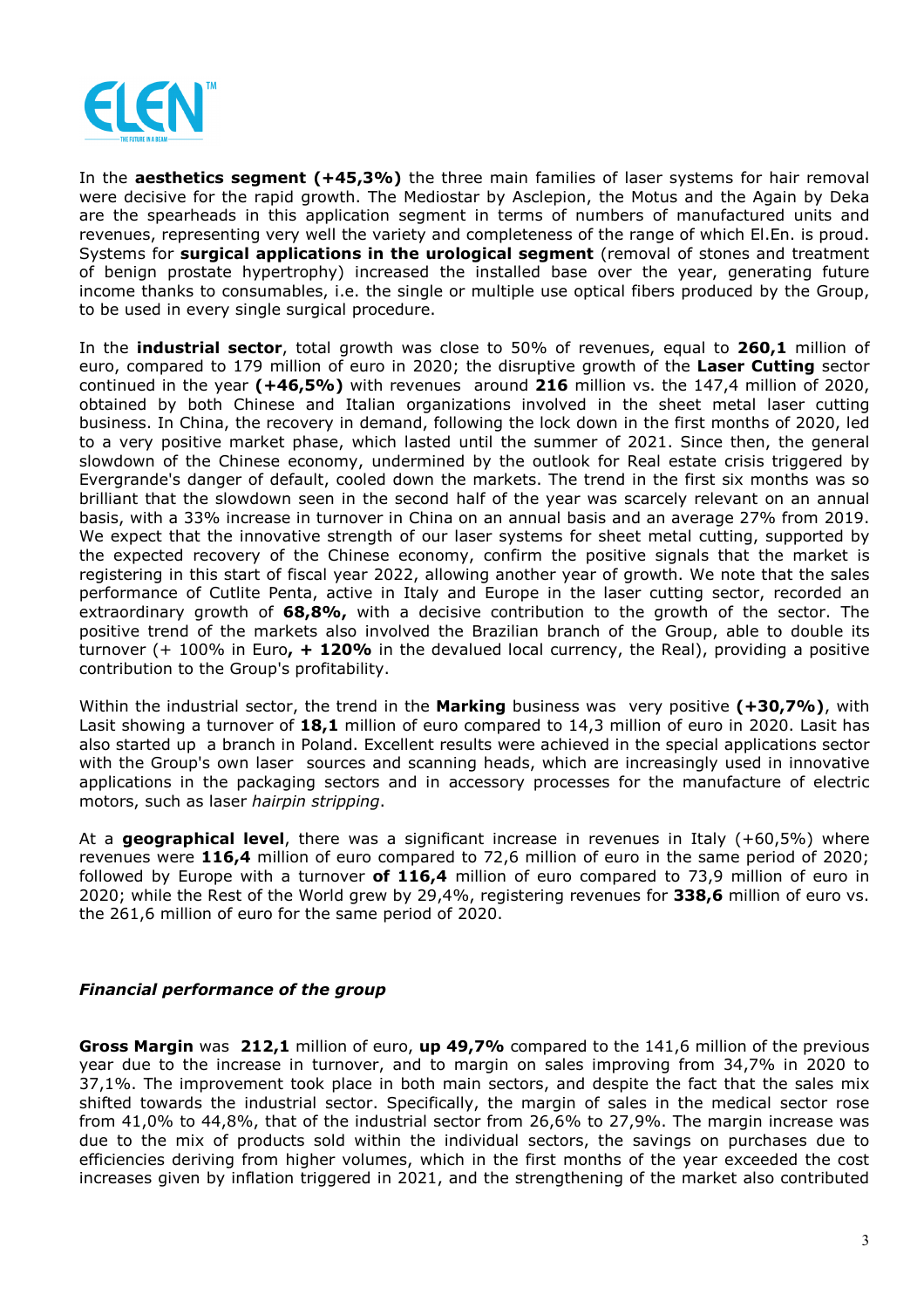

to this improvement; finally to the stronger US dollar together with the increase in sales to North America.

Thanks also to the control of operating costs, in particular of sales and marketing due to the drastic reduction in travel, trade fairs and congresses expenses, **EBITDA** reached approximately **80,1** million of euro (with a **14% Ebitda Margin**) compared to 40.8 million of euro in 2020 with a positive change of **96,2%.**

Net of amortization, depreciation and provisions increasing both for the volume of investments in past years and for the prudential provisions allocated during the year, **EBIT** was positive for approximately **64,8** million of euro, **up 115,4%** compared to 30,1 million of euro in 2020 and with an Ebit Margin of 11,4%, an increase compared to 7,4% in 2020.

**Pre-tax income** at 31 December 2021 was positive for approximately **66,4** million of euro, **up by 137,9%** compared to the 27,9 million of euro in 2020 and with an 11,6% margin on sales, a marked increase compared to 6,8% in 2020.

I The Group closed the financial year 2021 with a positive **net result of 45,4** million of euro compared to 20,3 million last year **(+124,3%).** The impact on turnover for the year was 8%, up from 5,0% in the previous year.

The **Net Financial Position** at 31 December 2021 was positive for **115,7** million of euro, with an increase of 51,5 million of euro compared to the 64,2 million of euro at 31 December 2020, and up 41 million of euro compared to 74,7 million of euro as of 30 September 2021, highlighting the excellent cash generation and materially improving the net financial position despite the substantial investments made (for a total of around 23 million of euro) in the period, benefiting among other from the significant amount of advances received from customers for supplies in progress.

# **Financial performance of the parent company El.En. spa**

The Company recorded **revenues** for **118,3** million of euro at 31 December 2021, an historic record, up 84,2% compared to the 64,2 million of euro at 31 December 2020.

**EBITDA** marked a positive result of **19,7** million of euro compared to 3,3 million of euro in 2020 with an increase of approximately 494,0% and an Ebitda Margin of 16,7% compared to the same period of 2020.

**EBIT** for the period **was 17,9** million of euro compared to 0,8 million of euro last year, with an increase of approximately 2.130,7%.

**Pre-tax income** subsequently showed a positive balance of **28,9** million of euro, compared to the result of 154 thousand of euro in the previous year with a 18.709,3% increase.

El.En. S.p.A. closed the year with a net income of **24** million of euro compared to 238 thousand of euro last year, with a change of + 9.991,44% and a 20,3% incidence on revenues.

The **Net Financial Position** of El.En. S.p.A, as at 31 December 2021, was positive for approximately **45,0** million of euro.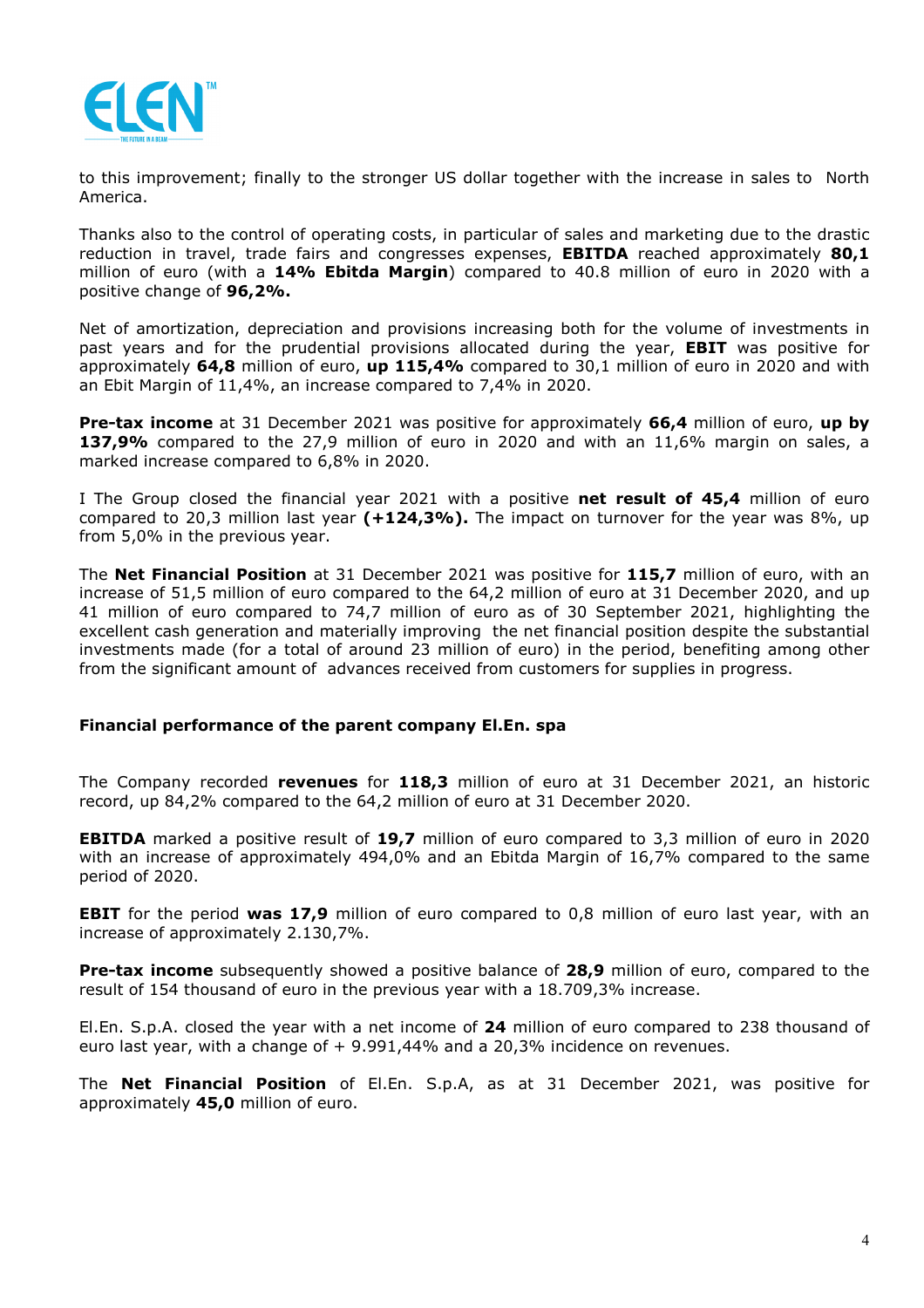

## **SIGNIFICANT EVENTS FOLLOWING THE END OF THE PERIOD**

## **Potential developments of the "Laser Cutting" business unit**

On 11 February 2022, the company Penta Laser Wenzhou completed the "Share reform" or the transformation of its corporate organization into a joint stock company, a rather complex procedure in China, which also involved the new audit of the last three financial years in compliance with international accounting standards, taking into account the practices followed in China by companies listed on regulated markets.

Penta Laser Wenzhou, renamed Penta Laser Zhejiang (respectively city and region of the company headquarters), is today the parent company of the Chinese and Italian companies of the group involved in the business of metal laser cutting. The transformation into a joint stock company, obtained upon completion of the reorganization process of the business unit structure, is a necessary condition in the path towards a possible IPO of the business unit, which, once this further step is completed, is now one of the strategic options that can be implemented in pursuing our ambitious growth targets in the business.

## **Russia-Ukraine war**

The Russian-Ukrainian conflict is causing great uncertainty and criticality in international relations between all parties directly and indirectly involved in the conflict. The state of war on Ukrainian territory and the severe economic sanctions imposed on Russia certainly preclude trade in these areas in the short term. In the year 2021 however revenues for these areas did not reach 2% of consolidated revenues. The Group also expects to be able to overcome the drop in sales that will have to be recorded in these areas with a better performance in the rest of the world.

## **Current outlook**

The general state of demand and the backlog consistency at the end of December 2021 extend into 2022 the positive momentum of the brilliant results of 2021. In the current market context and net of the effects on the markets directly affected by the Russian - Ukrainian war, and under the assumption that the indirect effects of the war do not alter the positive conditions of the end markets and do not further hinder the supply chains, El.En. expects to continue its growth path in 2022, exceeding the turnover of 2021 by at least 10% and improving its income from operations.

### **ESEF regulation**

The Board of Directors approved the separate financial statements and the consolidated financial statements in the XHTML electronic format, the latter including the markings according to the taxonomy of the ESEF Regulation, empowering the chairman and the managing directors also in separate form and with free signature to make any minor changes.

## \* \* \* \* \* \* \* \*

The *manager in charge of preparing the corporate accounting records*, Enrico Romagnoli, declares, pursuant to paragraph 2, article 154-bis of the Consolidated Finance Law, that the accounting disclosures provided in this document correspond to the accounting records, books and entries.

\* \* \* \* \* \* \* \*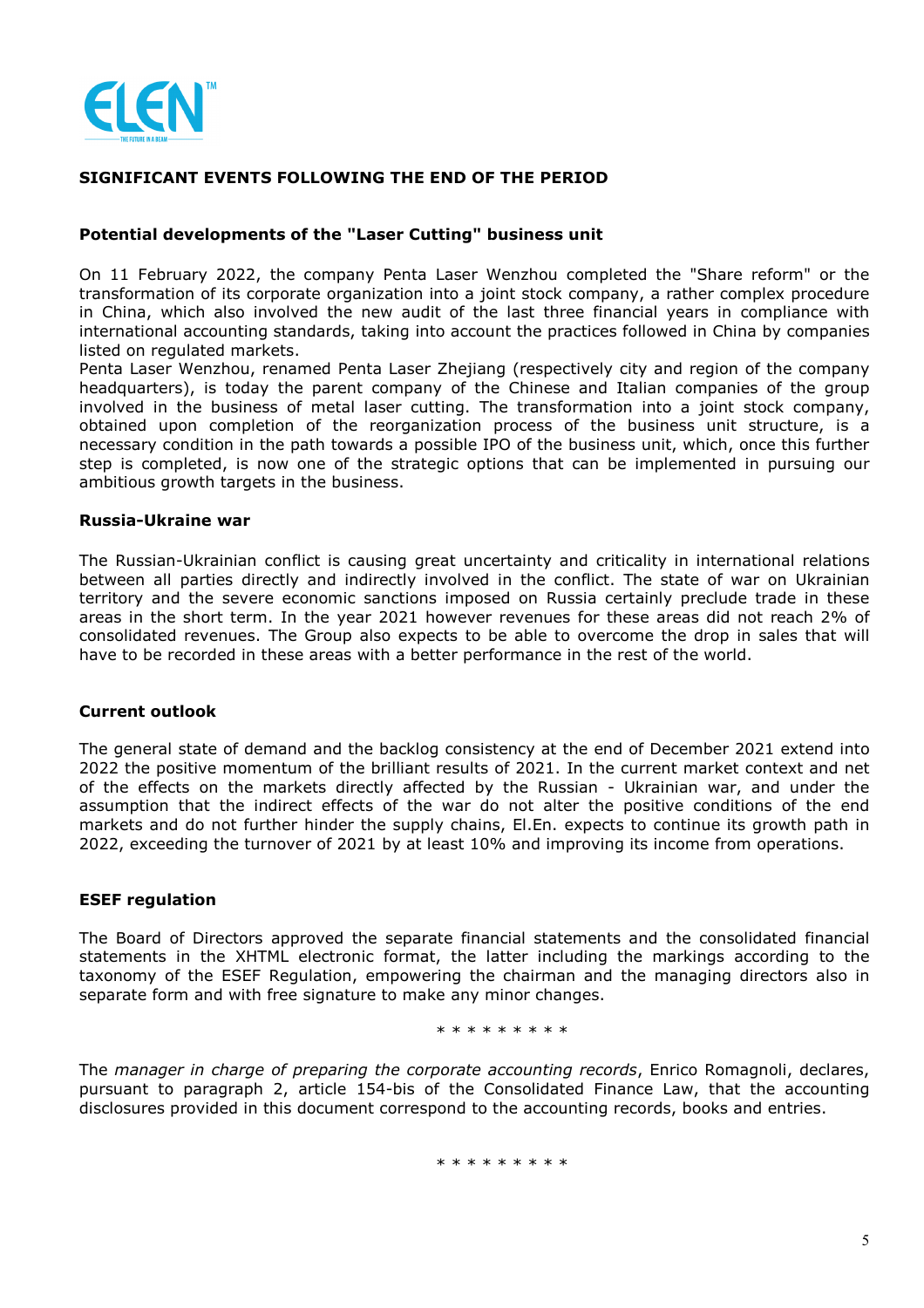

## **REMUNERATION REPORT approved pursuant to articles 123-ter TUF and 84-quater of CONSOB Reg. 11971/1999**

In fulfillment of legal and regulatory obligations, El.En. S.p.A. has approved the second part of the "Report on the remuneration policy and the remuneration paid" which will be filed and published as a separate report.

The first part of the Report remains unchanged. This report is available on the website www.elengroup.com - section "Investor relations/governance/corporate documents"

## **CONSOLIDATED NON-FINANCIAL STATEMENT**

In compliance with legal and regulatory obligations, El.En. S.p.A. drafted the "Consolidated Non-Financial Statement" referring to the year 2021, to be filed and published as a separate report pursuant to art. 5 paragraph 1 letter b) of Legislative Decree 30 December 2016, n. 254.

## **REPORT ON CORPORATE GOVERNANCE AND OWNERSHIP STRUCTURE pursuant to art. 123-bis TUF**

The Board of Directors has approved the annual report on Corporate Governance and Ownership Structure for the 2021 financial year, which will be published as part of the annual financial report.

#### **Further resolutions**

*Appointment of the new Board of Statutory Auditors*  The 2022 Shareholders' Meeting shall appoint the new Board of Statutory Auditors for the years 2022-2024.

#### *Independence*

The Board of Directors also assessed, on the basis of the information received by the relevant directors, the persistence of the independence requirements. It also received the positive result of the annual self-evaluation of the Board of Statutory Auditors regarding the persistence of their independence requirements.

\* \* \* \* \* \* \* \* \*

## **Dividend**

The Board of Directors has resolved to call the annual Shareholder meeting for April 29<sup>th</sup>, 2022 (first call) and May  $3<sup>th</sup>$ , 2022 (second call) and resolved to propose to distribute a dividend of 0.20 euro per share, in compliance with art. 2357-ter c.c., to be paid on May 25<sup>th</sup>, 2022, to be assigned on May  $23<sup>th</sup>$ , 2022 (coupon no. 1) with record date May  $24<sup>th</sup>$ , 2022.

\* \* \* \* \* \* \* \*

On 3<sup>rd</sup> October 2012 the board of directors resolved, by opting-out as allowed by artt. 70, paragraph 8 and 71, paragraph 1-*bis* of the Issuers' Regulation CONSOB 11971/99, to make exceptions to make available to the public the provided informative documents in the event of significant mergers, spin-offs, share capital increase by means of the conferral of assets in kind, takeover and transfers.

\* \* \* \* \* \* \* \* \*

Should the financial audit opinions be expressed in a timely manner, the annual financial Report, including the yearly financial Report draft, the consolidated financial Report, the management Report and the statement as required by art. 154-*bis*, comma 5, TUF, the consolidated non-financial statement, the Auditors report and the Board of Statutory Auditors Report, the Board of Directors report on the agenda of the Shareholders meeting and also the report on remuneration ex art. 123-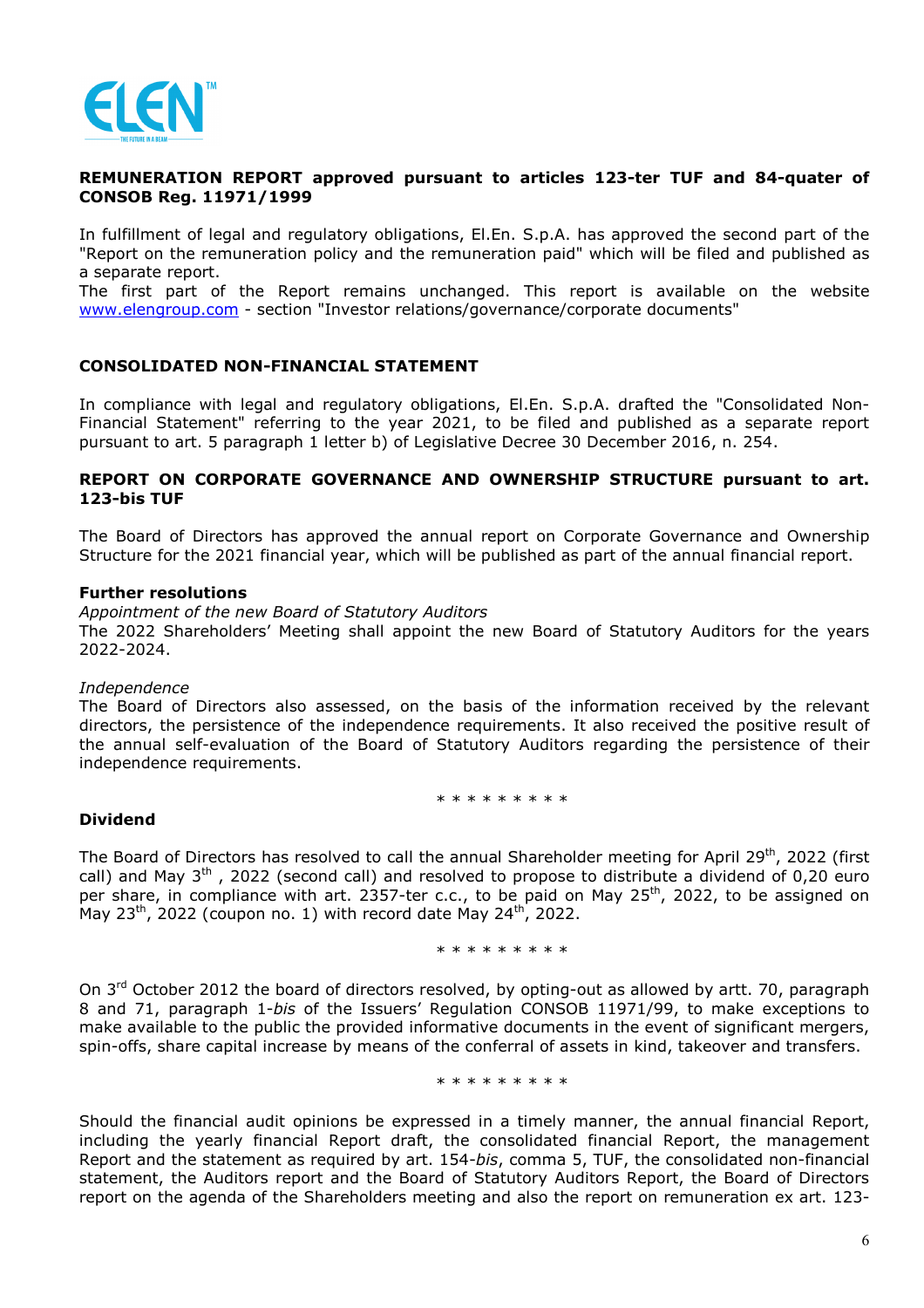

ter TUF will be available to the public at the company's premises, on the internet site www.elengroup.com, at Borsa Italiana and in the authorized storage device www.emarketstorage.com within the time deadlines required by the law. Within the term provided by law and regulation further documents and information about the shareholders' meeting shall be available on the website of the company.

# **CONFERENCE CALL**

On March 16th, 2022, at 3*:00pm (CET) - 2.00pm (GMT) 9.00am (EST)*, El.En. S.p.A. will hold a conference call discussing the group's financial results. The following link can be used to participate:

*https://polytemshir-it.zoom.us/j/86098737759?pwd=TWtFeHJNOWJlaGxKeDc5MlRMb0pTZz09* 

*ID meeting: 860 9873 7759 Passcode: 293940* 

*Find your local number: https://polytemshir-it.zoom.us/u/kdEPa9hnSR* 

*Prior to the conference call, download of the presentation will be available on the Investor relation page of the El.En. website:* http://www.elengroup.com/en/investor-relations-en/companypresentations.

\* \* \* \* \* \* \*

*This press release may contain forecast elements on future events and financial results of the El.En. Group based on current expectations, estimates and projections regarding the sector in which the Group operates and on the current opinions of the management. By their nature, these elements have a component of risk and uncertainty as they depend on the occurrence of future events. It should be noted that the actual results could differ even significantly from those announced in relation to a multiplicity of factors beyond the control of the Group including: global economic conditions, impact of competition, political and regulatory developments in Italy and abroad.* 

\* \* \* \* \* \* \*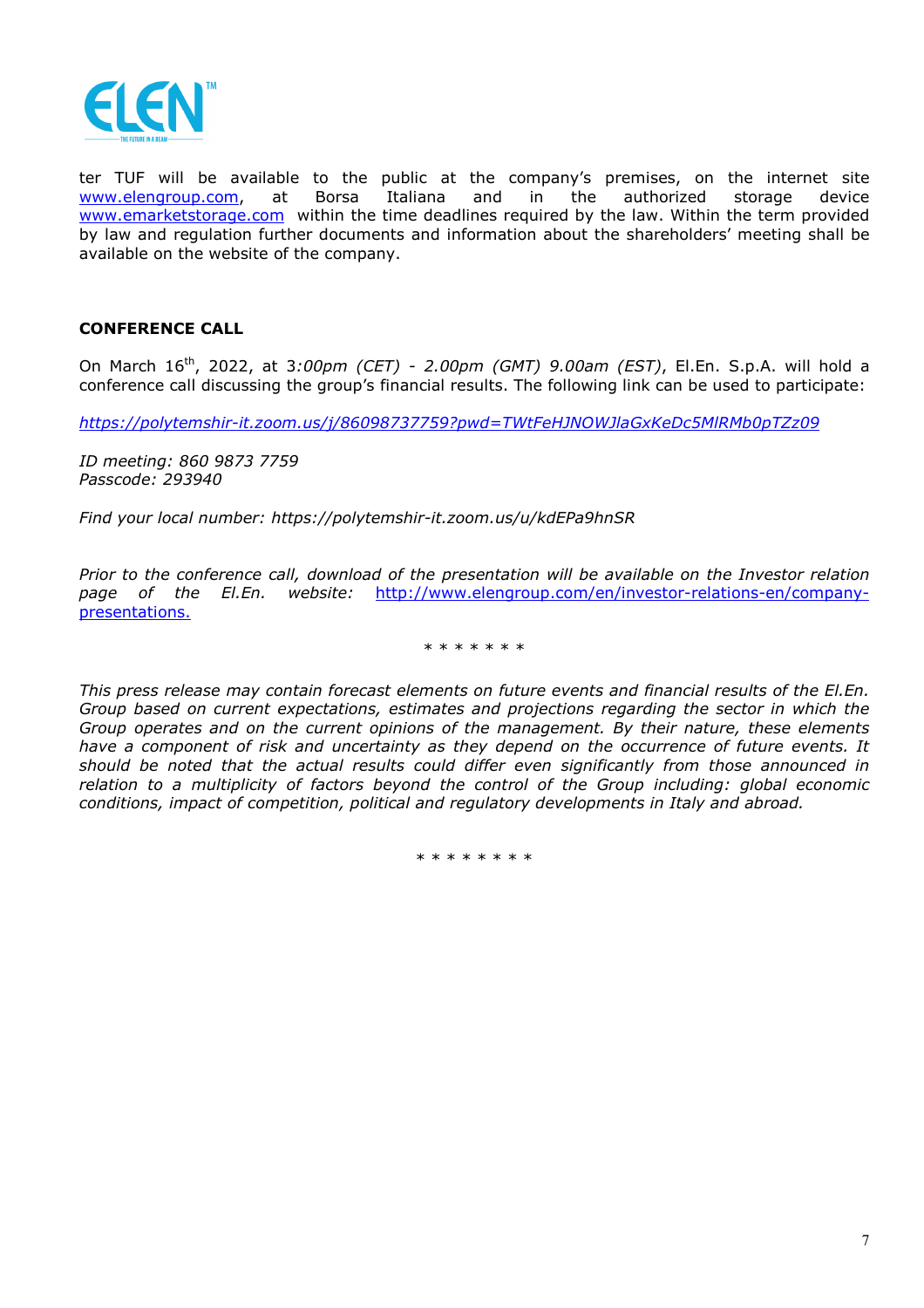

### Attachments:

- 1. El.En. Group 2021 Profit and Loss account
- 2. El.En. Group Balance sheet as of December  $31<sup>st</sup>$ , 2021
- 3. El.En. Group Net financial position as of December  $31<sup>st</sup>$ , 2021 and 2021 cash flow statement
- 4. El.En. S.p.A. 2021 Profit and Loss account
- 5. El.En. S.p.A. Balance Sheet as of December 31<sup>st</sup>, 2021
- 6. El.En. S.p.A. Net financial position as of December  $31<sup>st</sup>$ , 2021 and 2021 cash flow statement

(With reference to the attached financial statements, it should be noted that the audit has not yet been completed on December  $31<sup>st</sup>$ , 2021).

*El.En., an Italian company, is the parent of a high-.tech industrial group operating in the optoelectronics sector. Based on proprietary technology and multidisciplinary know-how, the El.En Group manufactures laser sources (gas, semiconductor, solid-state and liquid) and innovative laser systems for medical and industrial applications. The El.En. Group is the laser market leader in Italy and among the top operators in Europe. It designs, manufactures and sells worldwide:* 

*- Medical laser equipment used in dermatology, cosmetics, physiotherapy, dentistry and gynecology;* 

*- Industrial laser systems for applications ranging from cutting, marking and welding metals, wood, plastic and glass to decorating leather and textiles and restoring/conserving artwork;* 

*- Laser systems for scientific research* 

*EL.EN. has been listed on the EURONEXT STAR MILAN (MTA) of Borsa Italiana. Its market capitalization amounts to Euro 1 billion of euro.* 

*Cod. ISIN: IT0005453250 Code: ELN Listed on Euronext STAR Milan ("STAR") Mkt cap.: 1 billion of euro Cod. Reuters: ELN.MI Cod. Bloomberg: ELN IM* 

For further information:

#### **El.En S.p.A.**  *Investor Relator*  Enrico ROMAGNOLI - finance@elen.it Tel. +39 055 8826807

#### **Polytems HIR**

*Financial Communication, IR and Press Office*  Bianca FERSINI MASTELLONI - b.fersini@polytemshir.it Paolo SANTAGOSTINO - p.santagostino@polytemshir.it Silvia MARONGIU - s.marongiu@polytemshir.it Tel. +39 06-69923324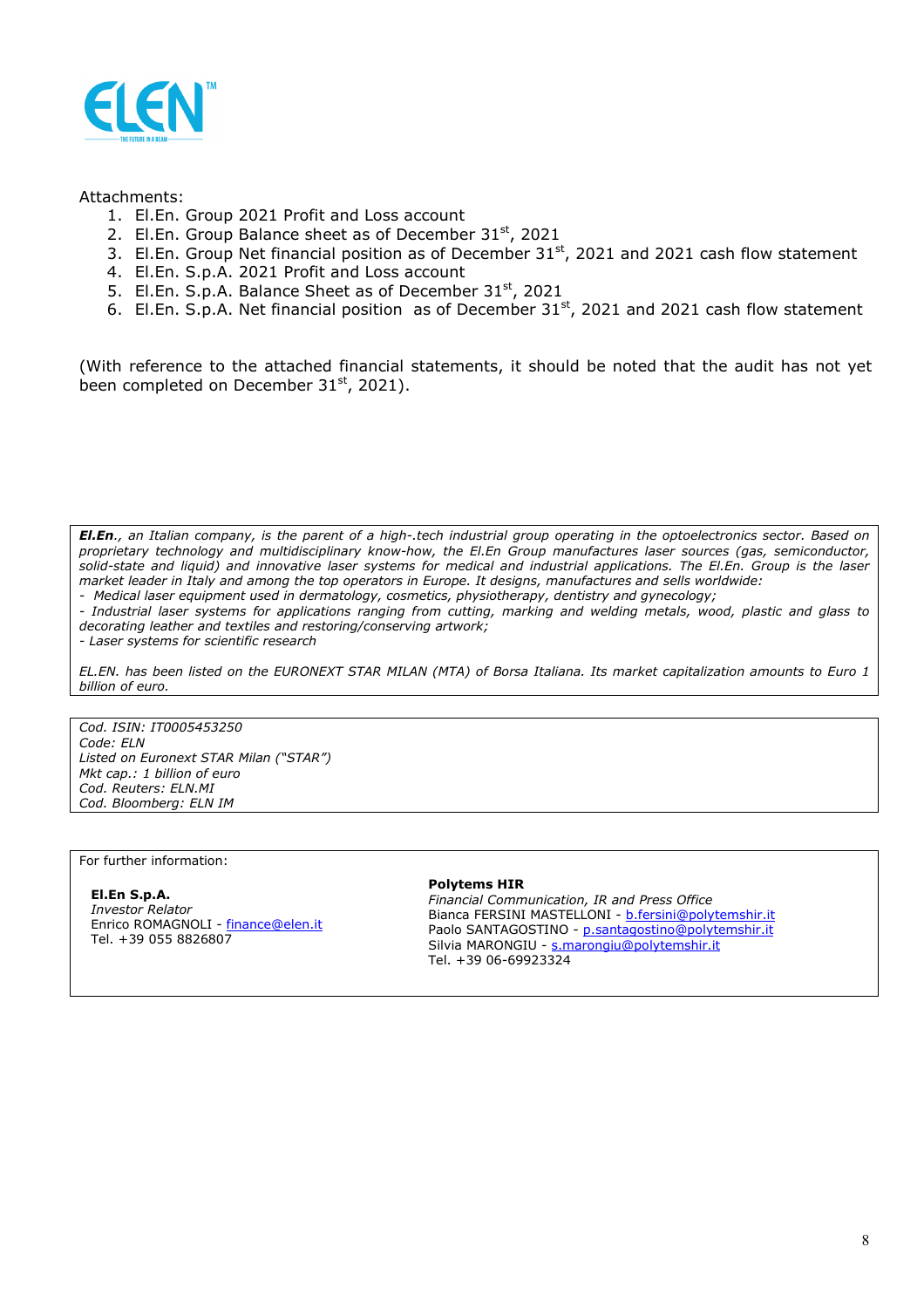

# **Tab. 1 – El.En. Group Profit and Loss account on December 31st , 2021**

| <b>Income Statement</b>                       | 31/12/2021 | Inc %   | 31/12/2020   | Inc %   | Var. %    |
|-----------------------------------------------|------------|---------|--------------|---------|-----------|
| Revenues                                      | 571.402    | 100,0%  | 408.083      | 100.0%  | 40,02%    |
| Change in inventory of finished goods and WIP | 21.425     | 3,7%    | 12.751       | 3,1%    | 68,02%    |
| Other revenues and income                     | 5.987      | 1,0%    | 5.734        | 1,4%    | 4,40%     |
| Value of production                           | 598.814    | 104,8%  | 426.569      | 104,5%  | 40,38%    |
| Purchase of raw materials                     | 358.601    | 62,8%   | 255.211      | 62,5%   | 40,51%    |
| Change in inventory of raw material           | (19.255)   | $-3,4%$ | (3.156)      | $-0.8%$ | 510,02%   |
| Other direct services                         | 47.395     | 8,3%    | 32.877       | 8,1%    | 44,15%    |
| <b>Gross margin</b>                           | 212.073    | 37,1%   | 141.637      | 34,7%   | 49,73%    |
| Other operating services and charges          | 47.812     | 8,4%    | 34.131       | 8,4%    | 40,08%    |
| <b>Added value</b>                            | 164.262    | 28,7%   | 107.506      | 26,3%   | 52,79%    |
| Staff cost                                    | 84.170     | 14,7%   | 66.692       | 16,3%   | 26,21%    |
| <b>EBITDA</b>                                 | 80.091     | 14,0%   | 40.814       | 10,0%   | 96,24%    |
| Depreciation, amortization and other accruals | 15.234     | 2,7%    | 10.703       | 2,6%    | 42,34%    |
| <b>EBIT</b>                                   | 64.858     | 11,4%   | 30.111       | 7,4%    | 115,39%   |
| Net financial income (charges)                | 1.752      | 0.3%    | (1.762)      | $-0,4%$ |           |
| Share of profit of associated companies       | (195)      | $0.0\%$ | (425)        | $-0.1%$ | $-54,01%$ |
| Other net income and charges                  | 10         | $0.0\%$ | $\mathbf{0}$ | $0.0\%$ |           |
| Income (loss) before taxes                    | 66.424     | 11,6%   | 27.924       | 6,8%    | 137,87%   |
| Income taxes                                  | 17.300     | 3,0%    | 5.382        | 1,3%    | 221,43%   |
| Income (loss) for the financial period        | 49.124     | 8,6%    | 22.542       | 5,5%    | 117,92%   |
| Net profit (loss) of minority interest        | 3.688      | 0,6%    | 2.287        | 0,6%    | 61,24%    |
| Net income (loss)                             | 45.436     | 8,0%    | 20.255       | 5,0%    | 124,32%   |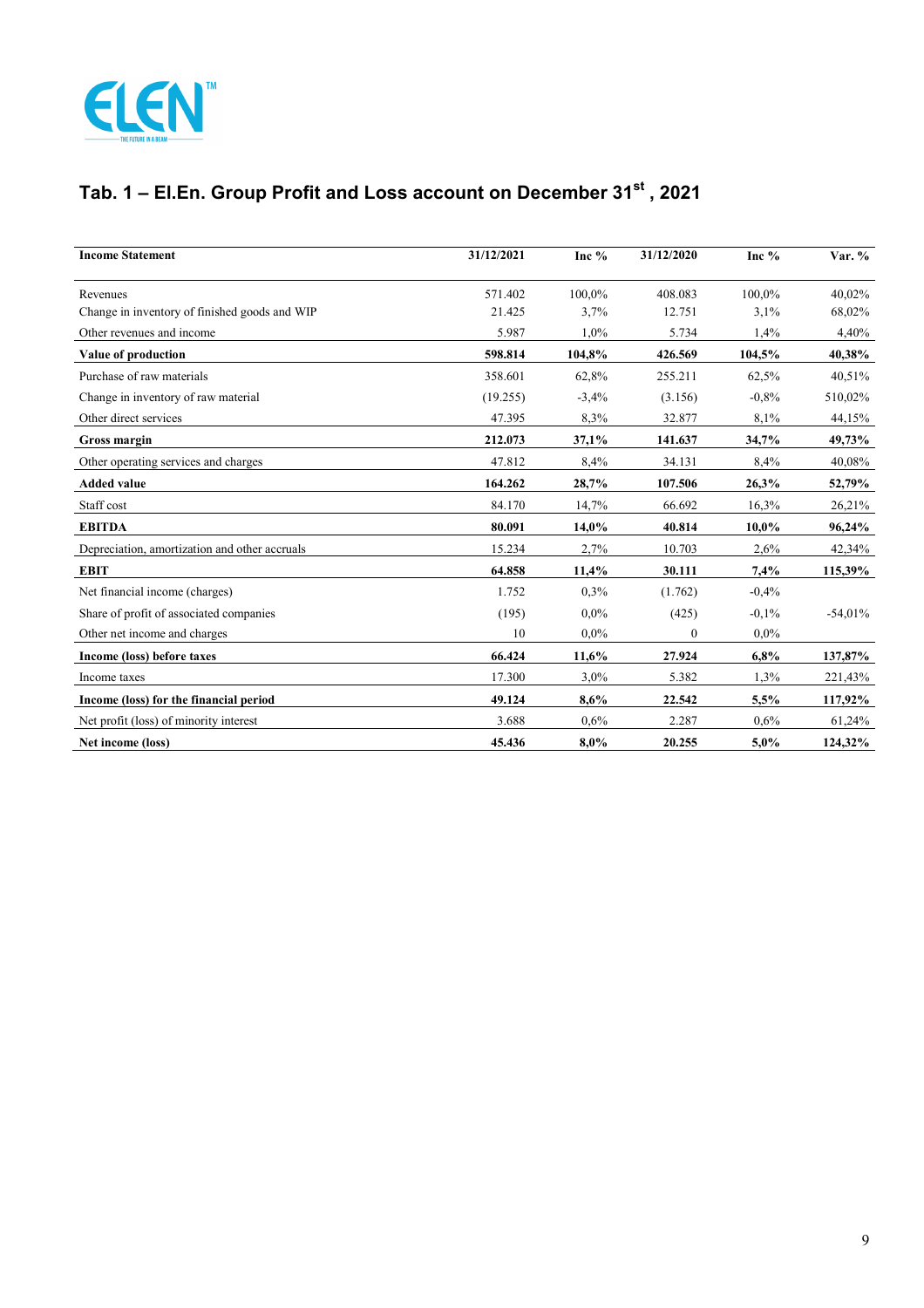

# **Tab. 2 – El.En. Group balance sheet on December 31st , 2021**

| <b>Statement of financial position</b>            | 31/12/2021 | 31/12/2020 | <b>Variation</b> |
|---------------------------------------------------|------------|------------|------------------|
| Intangible assets                                 | 4.914      | 4.488      | 426              |
| Tangible assets                                   | 100.822    | 85.576     | 15.245           |
| Equity investments                                | 1.949      | 1.991      | $-42$            |
| Deferred tax assets                               | 10.364     | 9.297      | 1.068            |
| Other non-current assets                          | 18.599     | 15.486     | 3.112            |
| <b>Total non current assets</b>                   | 136.648    | 116.838    | 19.810           |
| Inventories                                       | 155.939    | 111.594    | 44.346           |
| Accounts receivable                               | 146.774    | 94.009     | 52.765           |
| Tax receivables                                   | 15.725     | 11.032     | 4.694            |
| Other receivables                                 | 13.155     | 13.157     | $-2$             |
| Financial instruments                             | 1.091      | $\Omega$   | 1.091            |
| Cash and cash equivalents                         | 181.363    | 123.744    | 57.619           |
| <b>Total current assets</b>                       | 514.047    | 353.535    | 160.512          |
| <b>Total Assets</b>                               | 650.695    | 470.373    | 180.322          |
| Total shareholders' equity                        | 287.701    | 240.665    | 47.037           |
| Severance indemnity                               | 5.101      | 5.147      | $-46$            |
| Deferred tax liabilities                          | 2.506      | 2.210      | 295              |
| Reserve for risks and charges                     | 10.470     | 5.717      | 4.753            |
| Financial debts and liabilities                   | 36.982     | 30.763     | 6.219            |
| Other non current liabilities                     | 6.184      | 5.000      | 1.184            |
| <b>Total non current liabilities</b>              | 61.242     | 48.838     | 12.405           |
| <b>Financial liabilities</b>                      | 23.522     | 23.827     | $-305$           |
| Accounts payable                                  | 158.072    | 94.923     | 63.148           |
| Income tax payables                               | 9.906      | 2.945      | 6.961            |
| Other current payables                            | 110.252    | 59.175     | 51.076           |
| <b>Total current liabilities</b>                  | 301.751    | 180.871    | 120.881          |
| <b>Total Liabilities and Shareholders' equity</b> | 650.695    | 470.373    | 180.322          |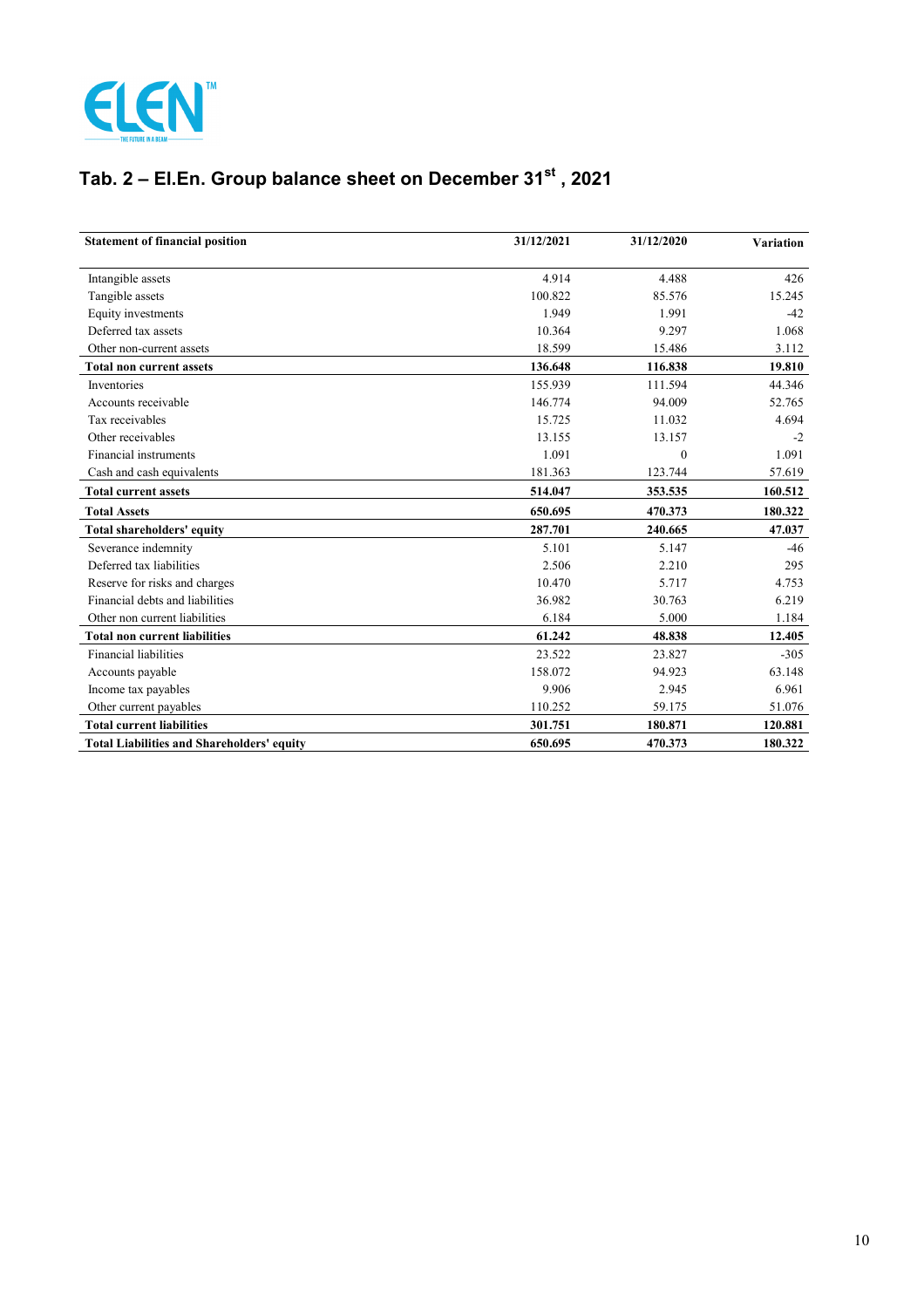

# **Tab. 3 – El.En. Group net financial position on December 31st , 2021 and cash flow statement 2021**

| Net financial position                                          | 31/12/2021 | 31/12/2020 |
|-----------------------------------------------------------------|------------|------------|
| Cash and bank                                                   | 181.363    | 123.744    |
| Financial instruments                                           | 1.091      | $\theta$   |
| Cash and cash equivalents                                       | 182.454    | 123.744    |
| <b>Current financial receivables</b>                            |            | 14         |
| Bank short term loan                                            | (20.388)   | (20.659)   |
| Part of financial long term liabilities due within 12<br>months | (3.134)    | (3.168)    |
| <b>Financial short term liabilities</b>                         | (23.522)   | (23.827)   |
| Net current financial position                                  | 158.932    | 99.931     |
| Bank long term loan                                             | (27.204)   | (23.366)   |
| Other long term financial liabilities - non current part        | (9.778)    | (7.398)    |
| Other non current liabilities                                   | (6.184)    | (5.000)    |
| <b>Financial long term liabilities</b>                          | (43.166)   | (35.763)   |
| Net financial position                                          | 115.766    | 64.168     |

| <b>Cash flow statement</b>                                         | 31/12/21 | 31/12/20 |
|--------------------------------------------------------------------|----------|----------|
|                                                                    |          |          |
| Cash flow by operating activity                                    | 79.481   | 39.443   |
| Cash flow by investment activity                                   | (20.227) | (9.666)  |
| Exchange rate effect on cash and cash equivalents                  | (3.506)  | (2.518)  |
| Translation difference effect on cash and cash equivalents         | 1.870    | (546)    |
|                                                                    |          |          |
| Increase/(decrease) in cash and cash equivalents                   | 57.619   | 26.713   |
|                                                                    |          |          |
| Cash and cash equivalents at the beginning of the financial period | 123.744  | 97.031   |
|                                                                    |          |          |
| Cash and cash equivalents at the end of the financial period       | 181.363  | 123.744  |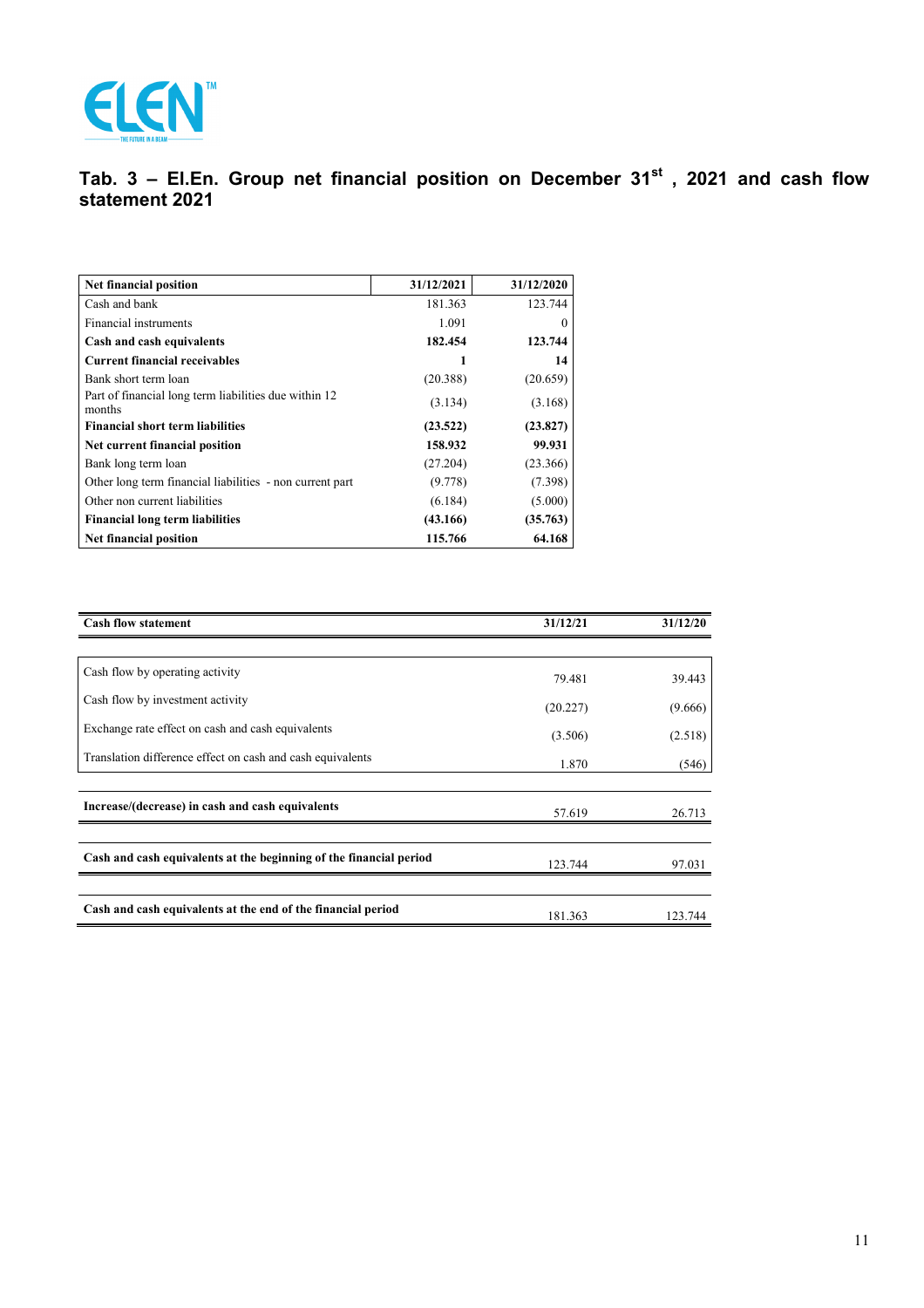

# **Tab. 4 – El.En. S.p.A. Profit and Loss account on December 31st , 2021**

| <b>Income Statement</b>                       | 31/12/2021 | Inc %   | 31/12/2020 | Inc $%$  | Var. %    |
|-----------------------------------------------|------------|---------|------------|----------|-----------|
| Revenues                                      | 118.278    | 100.0%  | 64.216     | 100.0%   | 84.19%    |
| Change in inventory of finished goods and WIP | 1.270      | 1,1%    | 730        | 1,1%     | 73,98%    |
| Other revenues and income                     | 1.261      | 1,1%    | 777        | 1,2%     | 62,22%    |
| Value of production                           | 120.809    | 102,1%  | 65.724     | 102,3%   | 83,81%    |
| Purchase of raw materials                     | 62.671     | 53,0%   | 32.878     | 51,2%    | 90,62%    |
| Change in inventory of raw material           | (7.795)    | $-6,6%$ | (2.019)    | $-3,1%$  | 286,08%   |
| Other direct services                         | 18.227     | 15,4%   | 10.122     | 15,8%    | 80,07%    |
| <b>Gross margin</b>                           | 47.706     | 40,3%   | 24.743     | 38,5%    | 92,81%    |
| Other operating services and charges          | 7.483      | 6,3%    | 5.990      | 9,3%     | 24,92%    |
| <b>Added value</b>                            | 40.224     | 34,0%   | 18.753     | 29,2%    | 114,49%   |
| Staff cost                                    | 20.506     | 17,3%   | 15.433     | 24,0%    | 32,87%    |
| <b>EBITDA</b>                                 | 19.718     | 16,7%   | 3.319      | 5,2%     | 494,03%   |
| Depreciation, amortization and other accruals | 1.842      | $1.6\%$ | 2.518      | 3,9%     | $-26,84%$ |
| <b>EBIT</b>                                   | 17.876     | 15,1%   | 801        | 1,2%     | 2130,74%  |
| Net financial income (charges)                | 10.820     | 9,1%    | 70         | $0.1\%$  | 15349,99% |
| Other net income and charges                  | 205        | $0.2\%$ | (718)      | $-1,1%$  |           |
| Income (loss) before taxes                    | 28.901     | 24,4%   | 154        | 0,2%     | 18709,30% |
| Income taxes                                  | 4.857      | 4,1%    | (85)       | $-0.1\%$ |           |
| Net income (loss)                             | 24.044     | 20,3%   | 238        | $0.4\%$  | 9991,44%  |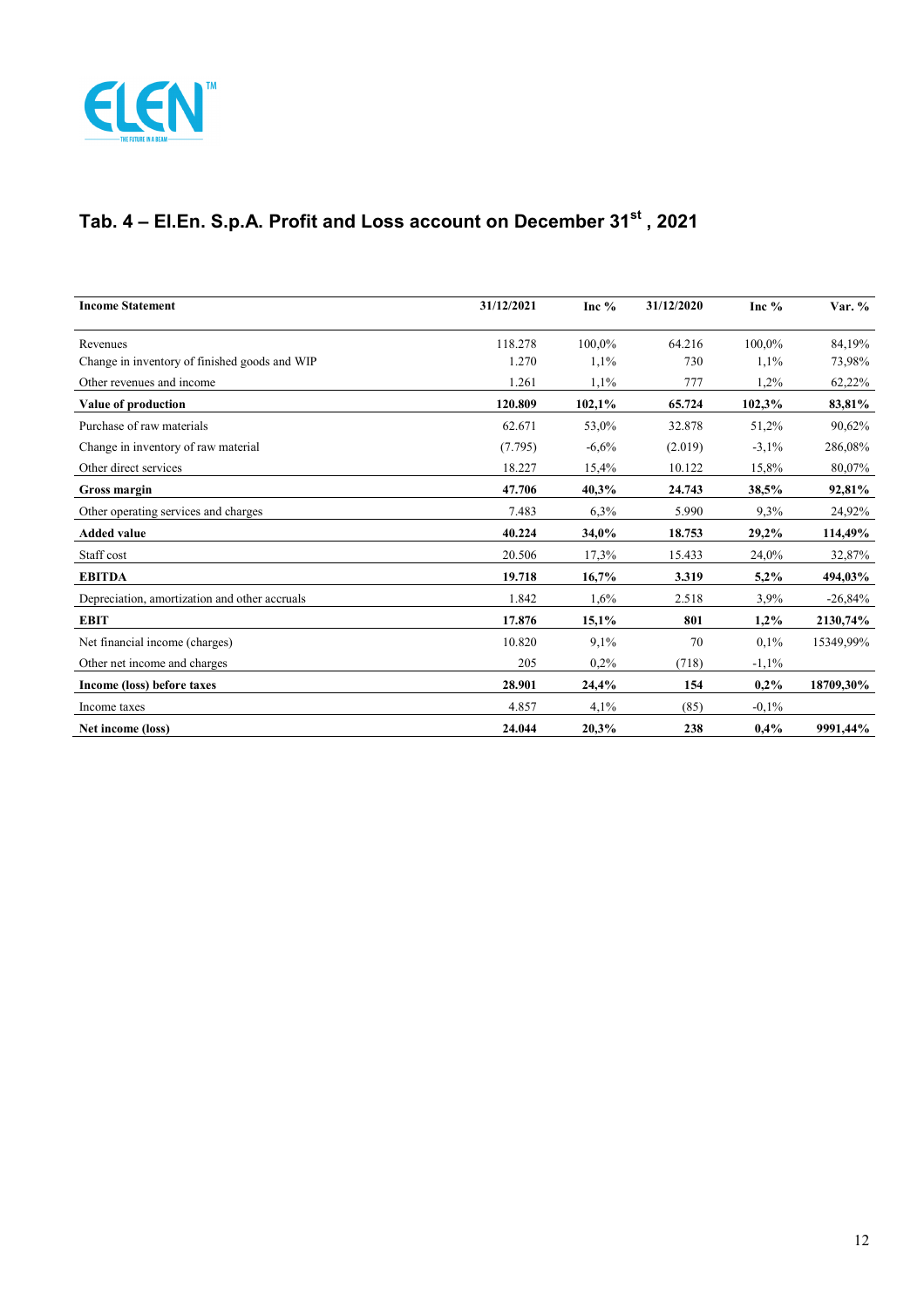

# **Tab. 5 – El.En. S.p.A. Balance Sheet on December 31st , 2021**

| <b>Statement of financial position</b>            | 31/12/2021 | 31/12/2020 | <b>Variation</b> |
|---------------------------------------------------|------------|------------|------------------|
| Intangible assets                                 | 193        | 292        | $-99$            |
| Tangible assets                                   | 19.289     | 19.197     | 92               |
| Equity investments                                | 18.368     | 18.218     | 150              |
| Deferred tax assets                               | 1.999      | 2.527      | $-528$           |
| Other non-current assets                          | 30.862     | 40.141     | $-9.279$         |
| <b>Total non current assets</b>                   | 70.711     | 80.375     | $-9.664$         |
| Inventories                                       | 37.139     | 28.127     | 9.012            |
| Accounts receivable                               | 45.382     | 31.842     | 13.540           |
| Tax receivables                                   | 5.359      | 3.463      | 1.896            |
| Other receivables                                 | 5.567      | 7.813      | $-2.246$         |
| Cash and cash equivalents                         | 45.702     | 17.649     | 28.053           |
| <b>Total current assets</b>                       | 139.149    | 88.894     | 50.255           |
| <b>Total Assets</b>                               | 209.860    | 169.269    | 40.591           |
| Total shareholders' equity                        | 158.619    | 138.212    | 20.407           |
| Severance indemnity                               | 794        | 848        | $-54$            |
| Deferred tax liabilities                          | 357        | 265        | 92               |
| Reserve for risks and charges                     | 1.774      | 2.125      | $-351$           |
| Financial debts and liabilities                   | 161        | 370        | $-210$           |
| Other non current liabilities                     | 186        | 0          | 186              |
| <b>Total non current liabilities</b>              | 3.272      | 3.609      | $-337$           |
| Financial liabilities                             | 321        | 4.318      | $-3.997$         |
| Accounts payable                                  | 26.217     | 17.325     | 8.892            |
| Income tax payables                               | 4.774      | 5          | 4.769            |
| Other current payables                            | 16.658     | 5.802      | 10.856           |
| <b>Total current liabilities</b>                  | 47.969     | 27.449     | 20.521           |
| <b>Total Liabilities and Shareholders' equity</b> | 209.860    | 169.269    | 40.591           |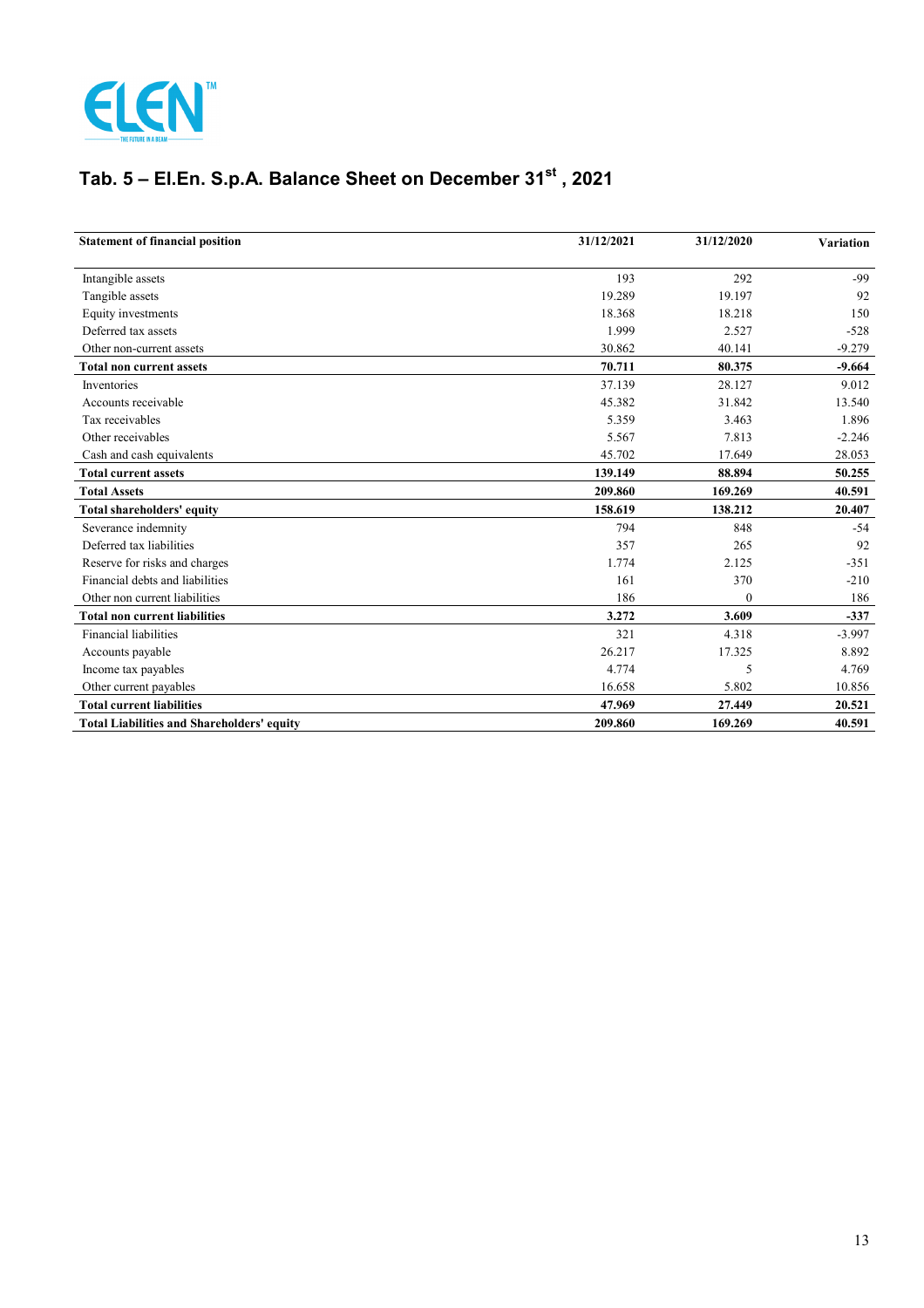

# **Tab. 6 – El.En. S.p.A. net financial position on December 31st , 2020 and cash flow statement 2021**

| Net financial position                                       | 31/12/2021 | 31/12/2020 |
|--------------------------------------------------------------|------------|------------|
| Cash and bank                                                | 45.702     | 17.649     |
| Cash and cash equivalents                                    | 45.702     | 17.649     |
| <b>Current financial receivables</b>                         |            |            |
| Bank short term loan                                         | (3)        | (4.003)    |
| Part of financial long term liabilities due within 12 months | (318)      | (314)      |
| <b>Financial short term liabilities</b>                      | (321)      | (4.318)    |
| Net current financial position                               | 45.382     | 13.339     |
| Other long term financial liabilities - non current part     | (161)      | (370)      |
| Other non current liabilities                                | (186)      | $\theta$   |
| <b>Financial long term liabilities</b>                       | (347)      | (370)      |
| Net financial position                                       | 45.035     | 12.969     |

| <b>Cash flow statement</b>                                         | 31/12/21 | 31/12/20 |
|--------------------------------------------------------------------|----------|----------|
|                                                                    |          |          |
| Cash flow by operating activity                                    | 25.616   | 6.843    |
| Cash flow by investment activity                                   | 10.217   | (19.468) |
| Exchange rate effect on cash and cash equivalents                  | (7.781)  | 825      |
| Increase/(decrease) in cash and cash equivalents                   | 28.053   | (11.801) |
|                                                                    |          |          |
| Cash and cash equivalents at the beginning of the financial period | 17.649   | 29.450   |
| Cash and cash equivalents at the end of the financial period       | 45.702   | 17.649   |